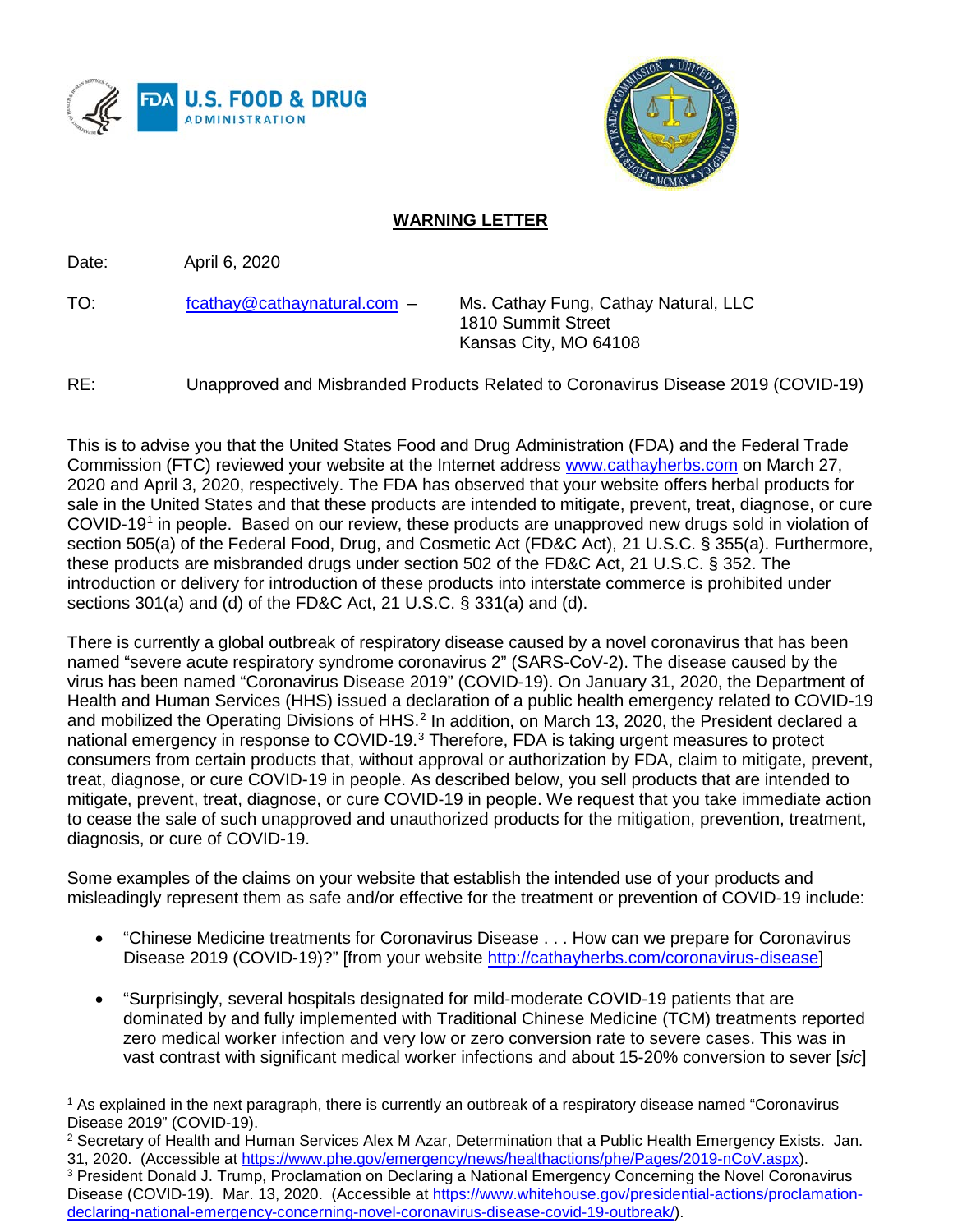cases in certain hospitals that do not use the TCM treatments. Such a big contrast let [*sic*] many frontline doctors to call for mandatory implementation of Chinese herbal medicine treatments, which eventually become part of the CDC official guide for diagnosis and treatment of COVID-19 in China." [from your website http://cathayherbs.com/coronavirus-disease]

- "[S]ome senior chief physicians in charge of many frontline doctors in multiple hospitals simultaneously . . . were surprised to see the great outcome with TCM. . . . [T]hose senior physicians . . . eventually became the ones who strongly called for implementation of TCM in the prevention and treatment of COVID-19 in China. This was how it became CDC's treatment option in China." [from your website http://cathayherbs.com/coronavirus-disease]
- "Chinese Herbal Solutions for Coronavirus Disease 2019 . . . See below for a selection of the Chinese herbal products that were reported with success in China for the prevention and treatment of the COVID-19:" [from your website http://cathayherbs.com/coronavirus-disease]
- "Chinese Herbal Sachet for COVID-19, portable version [hyperlink to "CoronaDefender Herbal Sachet-S" product page]: Similar product as above but filled with grinded Chinese herbal powder in smaller sachet so that one can carry it in a pocket or tie on belt." [from your website http://cathayherbs.com/coronavirus-disease]
- "Chinese Herbal tea for preventing COVID-19 [hyperlink to "CoronaDefender Herbal Tea" product page]: Concentrated herbal extracts formulated for internal use to be better prepared for fighting with the Novel Coronavirus when necessary. Dissolve in hot drinking water to consume as herbal tea." [from your website [http://cathayherbs.com/coronavirus-disease\]](http://cathayherbs.com/coronavirus-disease)
- "CoronaDefender Herbal Sachet-S . . . Use:\* Formulated for modifying your body surface so that the Novel Coronavirus stands less chance to survive on your body." [from your website [https://cathayherbs.com/product/coronadefender-herbal-sachet-s/\]](https://cathayherbs.com/product/coronadefender-herbal-sachet-s/)
- "Herba Agastachis Pill for Restoring Healthy Energy . . . Use:\* Formulated for use with the symptoms of headache, faintness, chest, tightness, abdominal pain, vomiting, and diarrhea . . . regardless is infected with the coronavirus." [from your website [https://cathayherbs.com/product/herba-agastachis-pill-for-restoring-healthy-energy/\]](https://cathayherbs.com/product/herba-agastachis-pill-for-restoring-healthy-energy/)
- "CoronaDefender Herbal Tea . . . Use:\* Formulated for internal use to better prepare yourself for fighting with the Novel Coronavirus when necessary." [from your website [https://cathayherbs.com/product/coronadefender-herbal-tea/\]](https://cathayherbs.com/product/coronadefender-herbal-tea/)
- "Ginseng detoxication Pill . . . Use:\* It is a classic Traditional Chinese Medicine remedy for flu or cold caused by weak immunity with symptoms of fever and chills, headache, muscle ache, fatigue, cough, and nasal congestion but no sweat nor thirst. Use it regardless if infected with the novel coronavirus." [from your website [https://cathayherbs.com/product/ginseng-detoxication-pill/\]](https://cathayherbs.com/product/ginseng-detoxication-pill/)
- "Honeysuckle and Forsythia Formula . . . Use:\* Formulated for use with symptoms of fever, headache, cough, dry mouth, and sore throat, regardless if infected with the novel coronavirus." [from your website [https://cathayherbs.com/product/honeysuckle-and-forsythia-formula/\]](https://cathayherbs.com/product/honeysuckle-and-forsythia-formula/)

You should take immediate action to correct the violations cited in this letter. This letter is not meant to be an all-inclusive list of violations that exist in connection with your products or operations. It is your responsibility to ensure that the products you sell are in compliance with the FD&C Act and FDA's implementing regulations. We advise you to review your websites, product labels, and other labeling and promotional materials to ensure that you are not misleadingly representing your products as safe and